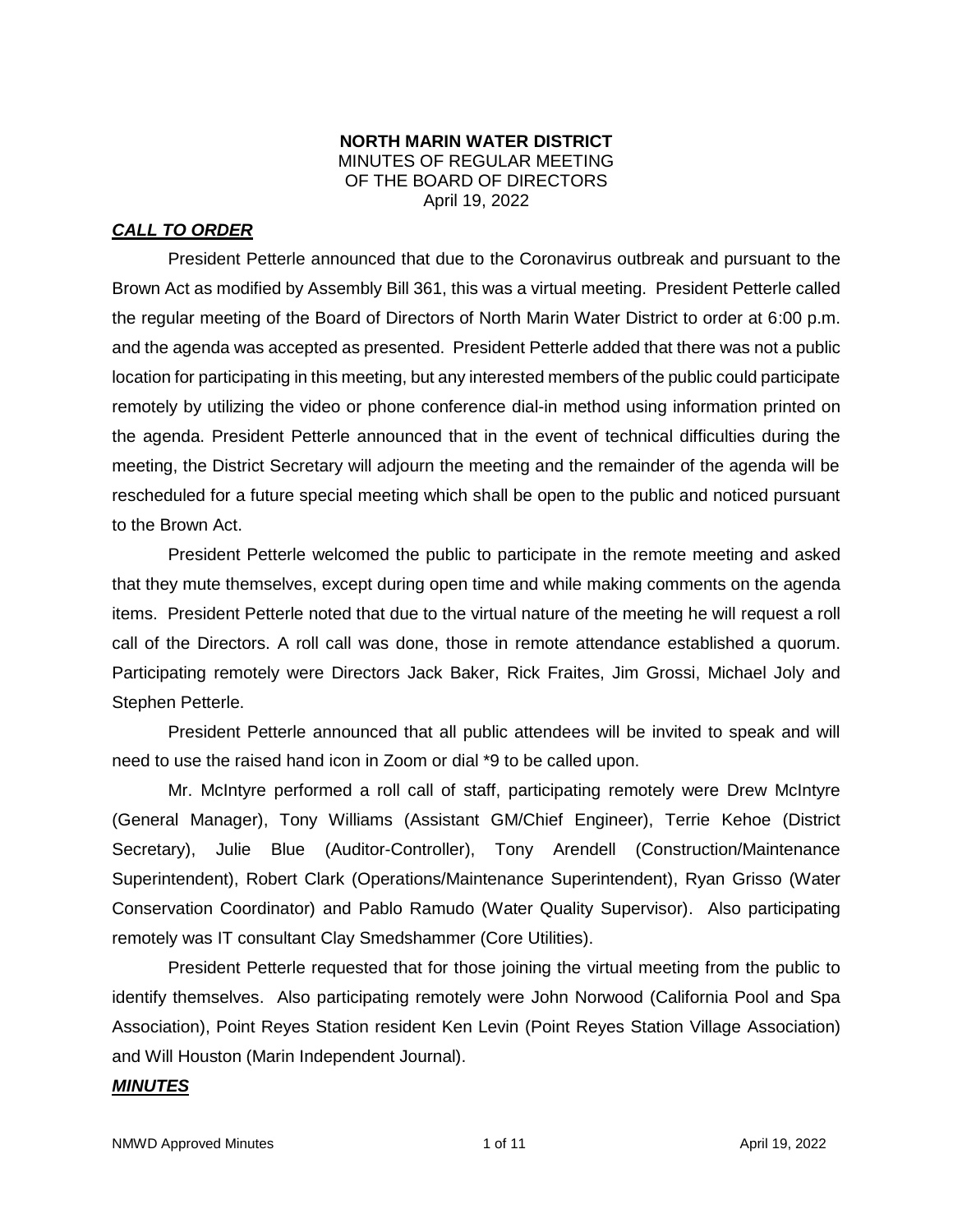On motion of Director Joly seconded by Director Fraites, the Board approved the minutes with minor edits from the April 5, 2022 Regular Board Meeting by the following vote:

AYES: Director Baker, Fraites, Grossi, Joly and Petterle

NOES: None

ABSTAIN: None

ABSENT: None

On motion of Director Fraites seconded by Director Baker, the Board approved the minutes from the April 12, 2022 Special Board Meeting by the following vote:

AYES: Director Baker, Fraites, Grossi, Joly and Petterle

NOES: None

ABSTAIN: None

ABSENT: None

## *GENERAL MANAGER'S REPORT*

### Water Supply Workshop #2

Mr. McIntyre reminded the Board of the upcoming Local Water Supply Enhancement Workshop #2, scheduled as a virtual Special Meeting on April 26, 2022 at 6:00 p.m.

## KWMR Radio Spot

Mr. McIntyre apprised that the Board that on April 13, 2022 he and Mr. Williams had the opportunity to discuss several District topics on the local West Marin KWMR Radio Station. He provided an update on water supply conditions and the proposed 6% rate increase and Mr. Williams provided an update on the Gallagher Well No. 2 Project.

SCWA FY 23 Water Transmission System (WTS) Budget Approval

Mr. McIntyre informed the Board that he had the opportunity to speak as the Technical Advisory Committee (TAC) Chair in support of the FY23 WTS budget, which was approved unanimously by the SCWA Directors at their April 19, 2022 regular meeting.

President Petterle asked if the Directors had any questions or comments and there was no response.

President Petterle asked if there were any comments or questions from the public and there was no response.

#### *OPEN TIME*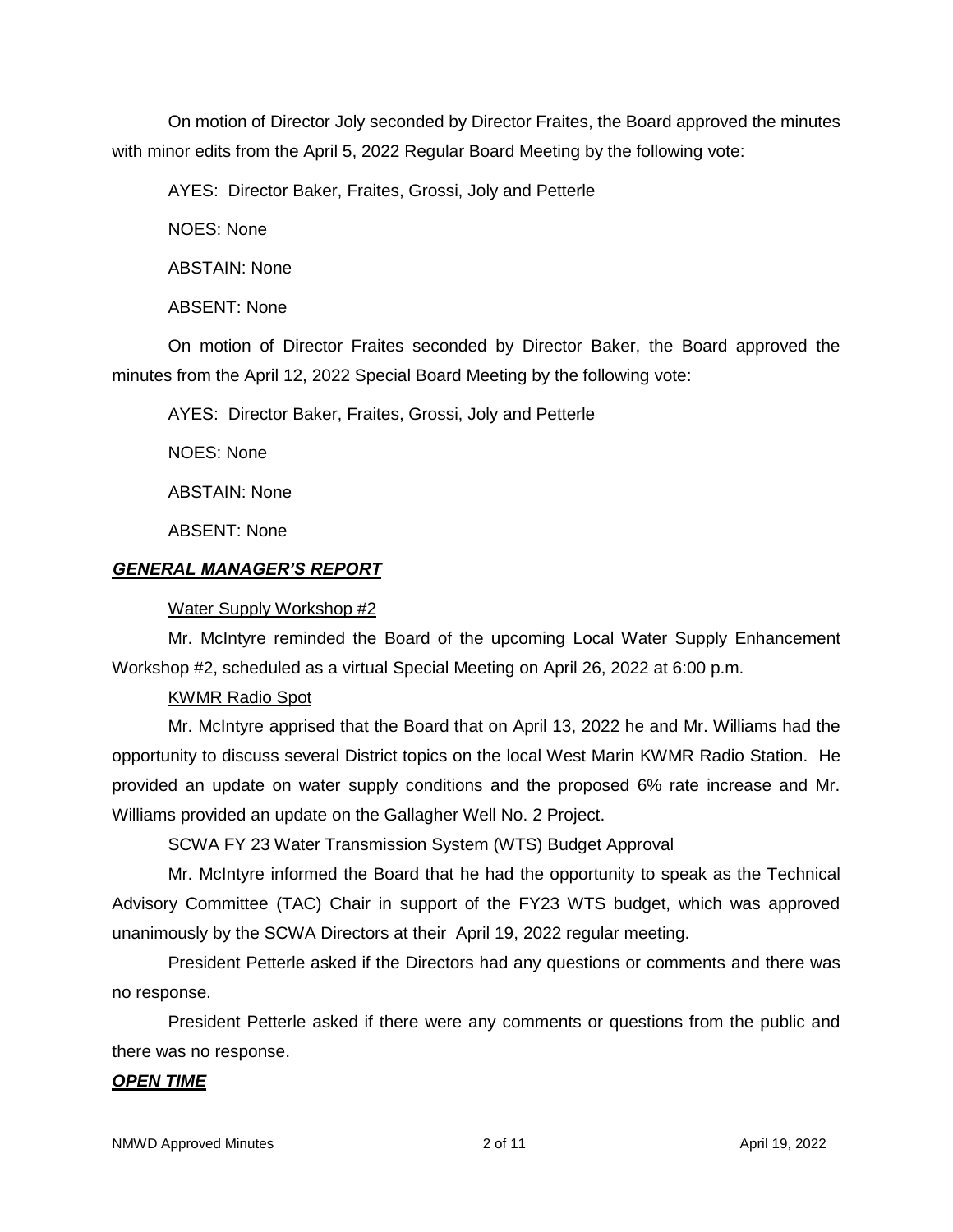President Petterle asked if anyone from the public would like to speak and there was no response.

#### *STAFF/DIRECTORS REPORTS*

President Petterle asked if any Directors or staff wished to bring up an item not on the agenda and the following were discussed.

Ms. Kehoe reminded the Board that there will be a patio gathering on April 20, 2022, rain or shine.

Ms. Blue announced the District will be reinstating water shut offs for non-payment. She reported on April 15<sup>th</sup> the first ten-day notices went out to sixteen customers. Ms. Blue noted that staff have made good progress as they have already reduced the list from 500 to 230 delinquent bills. Director Joly congratulated Ms. Blue and her staff for their team effort in bringing the water bill impacts down.

Director Fraites requested that a future agenda item address the messaging to our customers about housing demands and how it will impact our water supply. He added that he would like to see a stronger message from the District to inform the public that there is enough water supply for the proposed housing demand. Director Joly agreed, and asked for confirmation that the ABAG requirements were included in our 2020 Urban Water Management Plan. Mr. Williams replied that they were included in all projections and noted that some numbers are coming down. Director Petterle stated that we must be cautious in our messaging. He stated that if we say they is no problem with supply it is misleading, noting even though there may be no water impact now, ten years from now there could definitely be an impact to the water supply. Director Joly added that planning is key

Director Grossi stated that the message is complicated, noting some entitlement, like in the example of the Fireman's Fund property, has already be allotted. He added that our mission is to provide water and not land use planning.

Director Petterle stated that the District needs to look at additional supply as our job is to continue to provide water. Director Fraites added that the District does not control who we can provide water too.

Mr. McIntyre stated that there is already related information on our website and more can be added regarding how new regional housing numbers will impact water supply. Mr. McIntyre noted that the projected 2045 water demands which include the proposed regional housing numbers, have declined compared to water use fifteen years ago.

Director Petterle stated that we are still in a drought. He noted that MMWD was blessed with more rain to fill their reservoirs, and that is not the case with NMWD. Director Petterle stated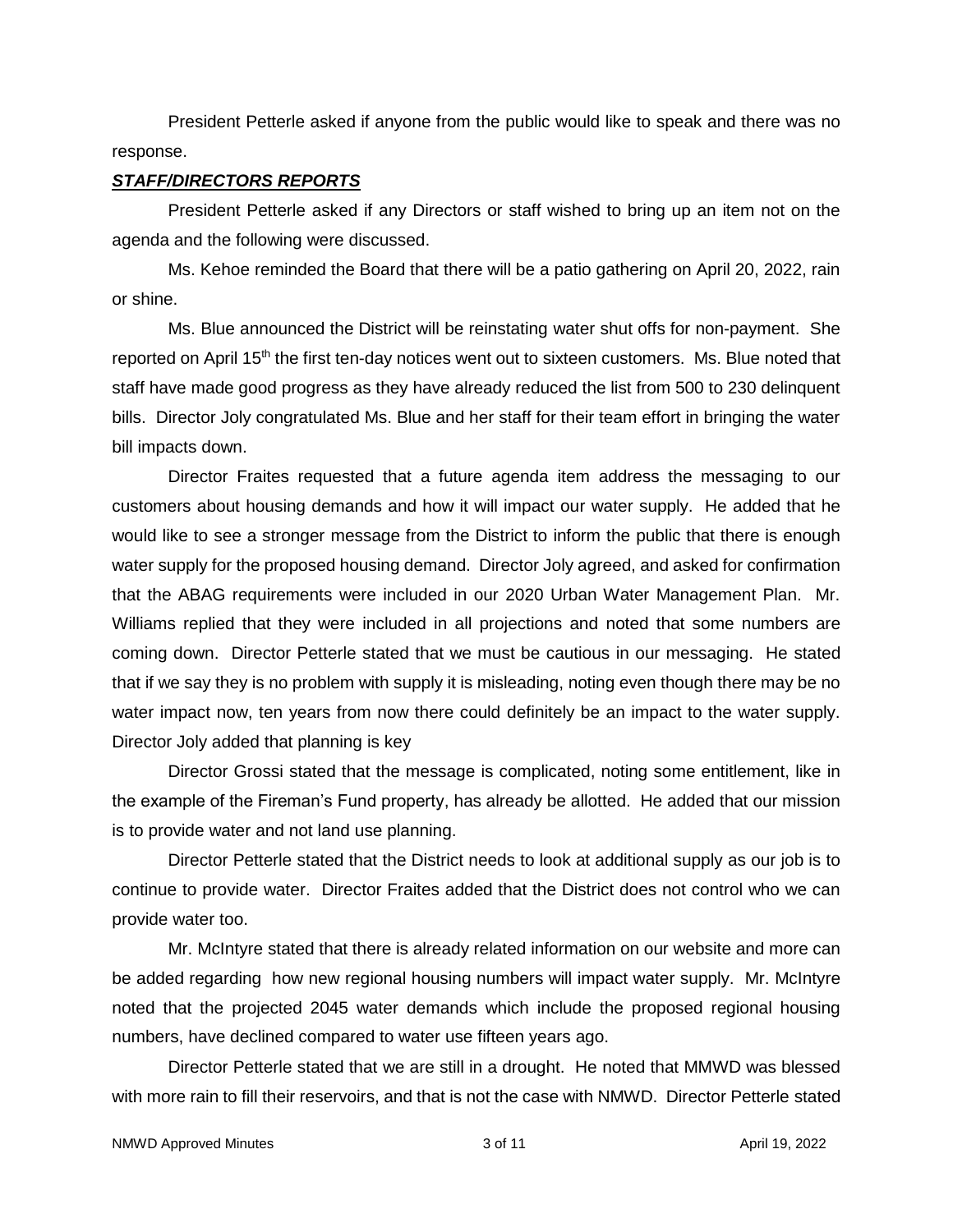that we need to be sure everyone understands the circumstance.

#### *MONTHLY PROGRESS REPORT*

The Monthly Progress Report for March was reviewed. Mr. McIntyre reported on key areas such as water production, local and regional lake/reservoir capacity, Oceana Marin effluent, safety, COVID financial impact and delinquent bill impacts, and customer complaints and service orders. Ms. Blue reported on the March 2022 Investments.

President Petterle asked if there were any comments or questions from the Directors.

Director Petterle recognized staff for a job well done. He stated that he enjoyed reading the customer comments and noted that it aligns with the phone calls and comments he gets from customers. Director Petterle stated that it is heartwarming and applauded staff for their efforts.

President Petterle asked if anyone from the public would like to speak and there was no response.

#### *CONSENT CALENDAR*

Director Baker had a question about Item 8 and therefore it was removed from the consent calendar for additional discussion.

## *ITEM 7 -NMWD ADMINISTRATION AND LABORATORY UPGRADE PROJECT – ARCHITECTURAL AND CONSTRUCTION MANAGEMENT SERVICES*

On the Consent Calendar, the Board approved contract amendments for architectural and construction management services by Noll & Tam Architects and Consolidated CM in the amounts of \$47,738 and \$47,726.

On the motion of Director Baker, and seconded by Director Grossi the Board approved the, NMWD Administration and Laboratory Upgrade Project – Architectural and Construction Management Services by the following vote:

AYES: Director Baker, Fraites, Grossi, Joly and Petterle

NOES: None

ABSTAIN: None

ABSENT: None

## *ITEM 8 -QUITCLAIM PORTION OF EXISTING 10-FOOT WIDTH WATER LINE EASEMENT APN 157-332-16 & -19*

The property owner, BioMarin, plans to develop APN 157-332-16 & -19. It was discovered a portion of the water line easement was incorrectly described for the parcels and therefore a new easement 15-feet in width in the correct location was prepared in exchange for the District's 10 foot width existing easement.

Director Baker stated that he had no problem with the concept of getting rid of what we don't need. He added that he was curious if there were any other facilities within the easement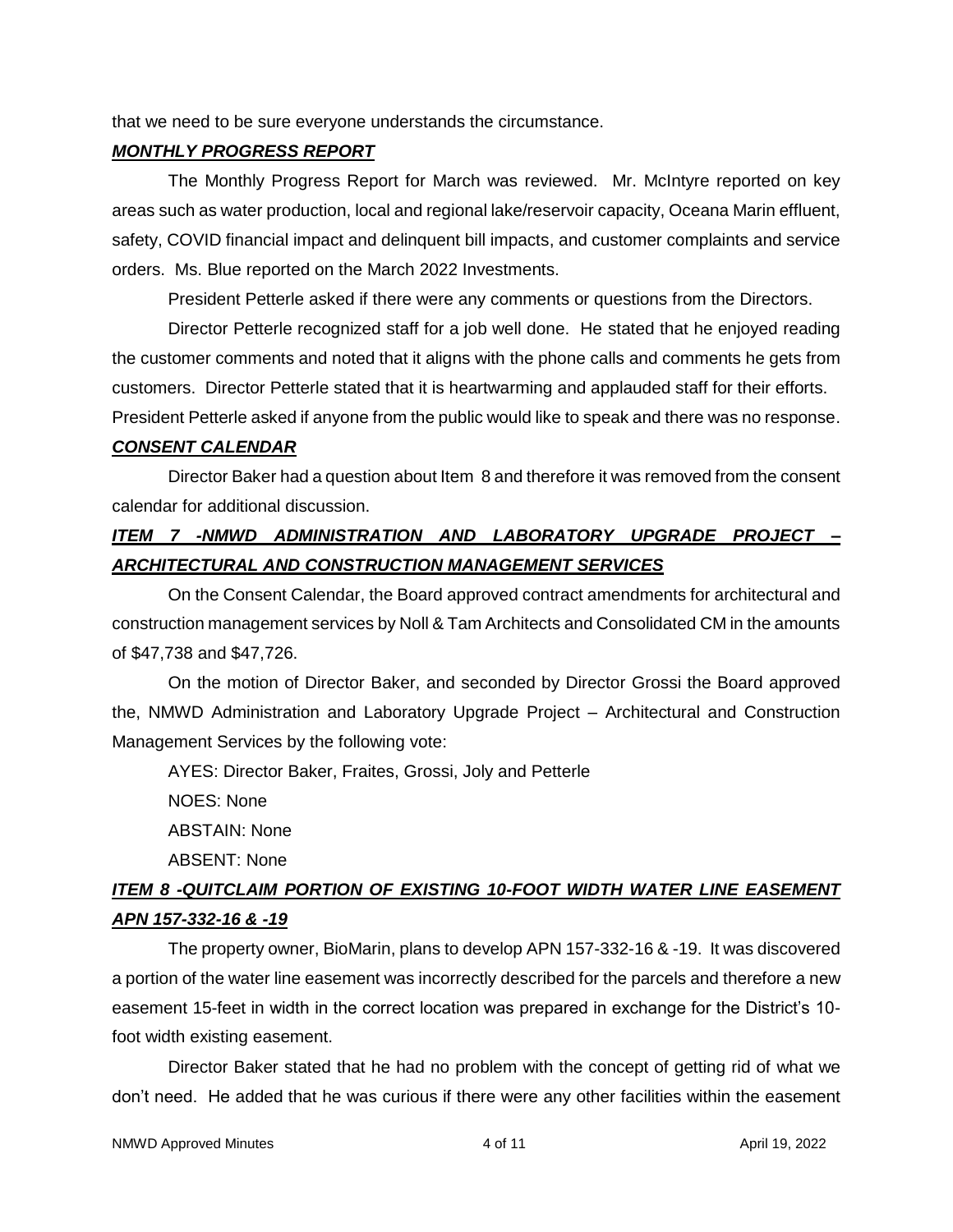to be abandoned. Mr. Williams replied that the easement is parallel to the railroad tracks. Director Baker stated that it was not clear to him on the facilities map, and asked if the actual location of the pipe is where the easement needs to be. Mr. Williams confirmed, stating the waterline easement is to remain and join with an existing easement.

On the motion of Director Baker, and seconded by Director Fraites the Board approved the quitclaim portion of an existing 10-foot width water line easement, APN 157-332-16 and -19 in exchange for a new easement by the following vote:

AYES: Director Baker, Fraites, Grossi, Joly and Petterle

NOES: None

ABSTAIN: None

ABSENT: None

#### *ACTION CALENDAR*

## *RATE INCREASE LETTER TO NOVATO WATER AND RECYCLED WATER CUSTOMERS*

In keeping with Proposition 218, Ms. Blue provided the Board with a proposed 6% rate increase and rate structure changes letter to Novato Water and Recycled Water customers. She noted that the proposed commodity and bimonthly service charge rate increase for Recycled Water customers will be at the same rate.

President Petterle asked if there were any comments or questions from the Directors.

Director Joly noted that the drought surcharge text should say that Stage 2 drought surcharges are currently in effect. Director Joly added that the reasons for the proposed rate increase should also be stated. He noted that fire protection could also be mentioned so people understand we supply water for the hydrants. Additionally, Director Joly stated that the building renovation should also be mentioned.

President Petterle asked if anyone from the public would like to speak and there was no response.

On the motion of Director Baker, and seconded by Director Joly the Board approved the mailing notifying Novato Water and Recycled Water customers of the proposed rate increase and upcoming public hearing by the following vote:

AYES: Director Baker, Fraites, Grossi, Joly and Petterle

NOES: None

ABSTAIN: None

ABSENT: None

## *RATE INCREASE LETTER TO WEST MARIN WATER AND OCEANA MARIN SEWER CUSTOMERS*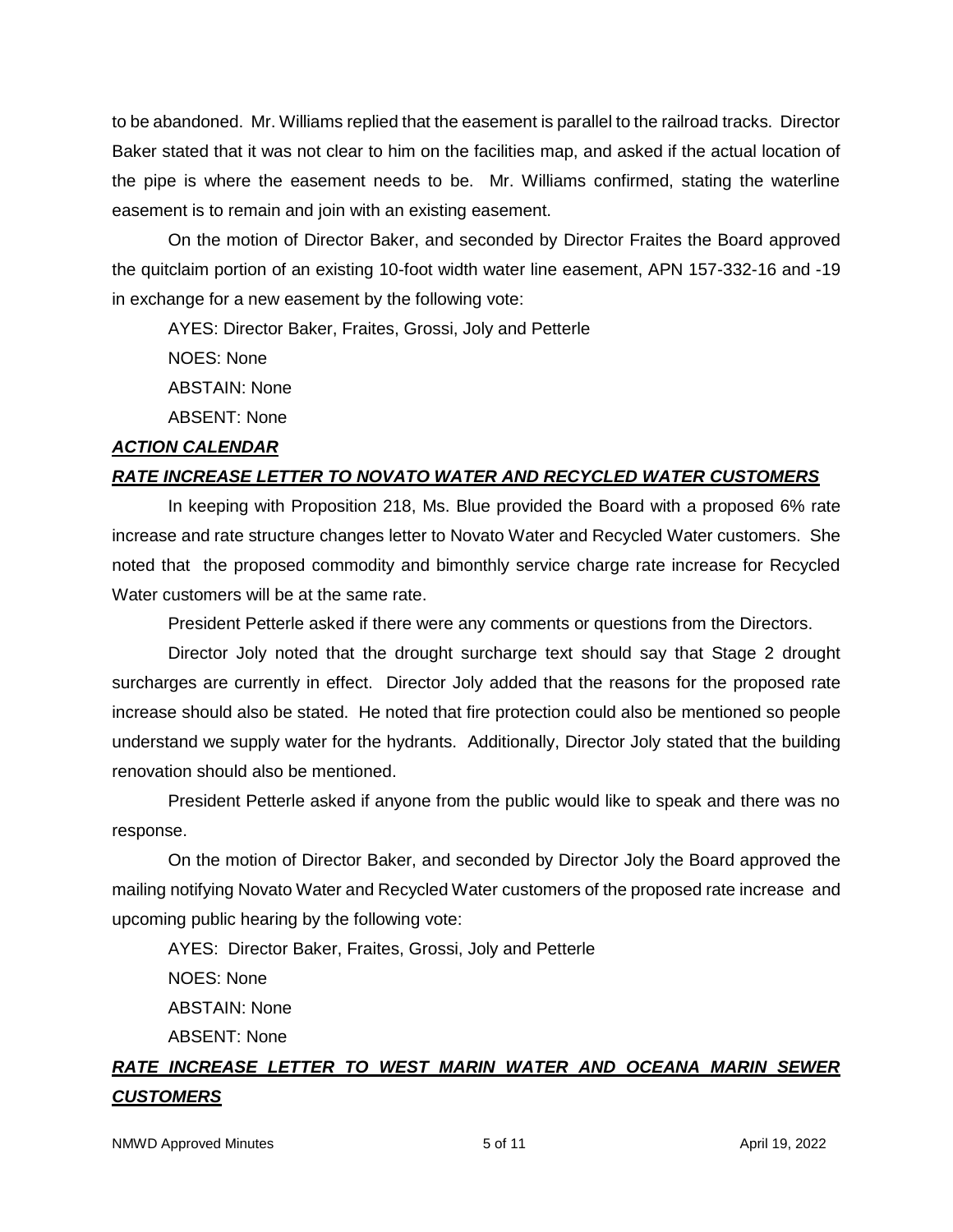In keeping with Proposition 218, Ms. Blue provided the Board with a proposed rate increase letter to West Marin Water and Oceana Marin customers. She stated that in addition to the drought surcharge rate structure changes, the proposed commodity and bimonthly service charge rate increase for West Marin Water customers will be 6% and the median single-family residential customer will see a \$8.90 increase on their typical bi-monthly bill. Ms. Blue added that, a 5% rate increase, or \$5 increase per month, was proposed for Oceana Marin sewer customers.

President Petterle asked if there were any comments or questions from the Directors and there was no response.

President Petterle asked if anyone from the public would like to speak and there was no response.

On the motion of Director Joly, and seconded by Director Fraites the Board approved mailing a letter notifying West Marin Water and Oceana Marin Sewer customers of a proposed rate increase and upcoming public hearing by the following vote:

AYES: Director Baker, Fraites, Grossi, Joly and Petterle NOES: None ABSTAIN: None ABSENT: None

## *GENERAL MANAGER APPOINTMENT, CONDITIONS OF EMPLOYMENT AND PAY SCALE*

Mr. McIntyre announced that in keeping with current succession planning, it is recommended that the Board appoint Tony Williams as General Manager of the North Marin Water District effective May 4, 2022. He also noted the condition of employment and pay scale for the General Manager. Mr. McIntyre added that on a personal note, he is happy to know upon his retirement that there is a good succession plan, and with Mr. Williams taking charge he knows the District will be in good hands.

President Petterle asked if there were any comments or questions from the Directors.

Director Joly asked if the conditions of employment was reviewed by legal counsel and Mr. McIntyre confirmed. Director Grossi stated that this is something we should celebrate. He stated that the District will have a very smooth transition from one General Manager to another and as a Board member he expressed his appreciation. Director Grossi thanked Mr. McIntyre and Mr. Williams for meeting all expectations. Director Baker stated that he could not agree more. He added that the District has been very fortunate to have seen many similar seamless transitions in the past; from Mr. Nelson to Mr. DeGabriele, to Mr. McIntyre and now to Mr. Williams. Director Baker noted that the District has had a succession of great leaders. Director Petterle thanked Mr. McIntyre and Mr. Williams. He noted that Mr. Williams has arranged with Mr. McIntyre to be able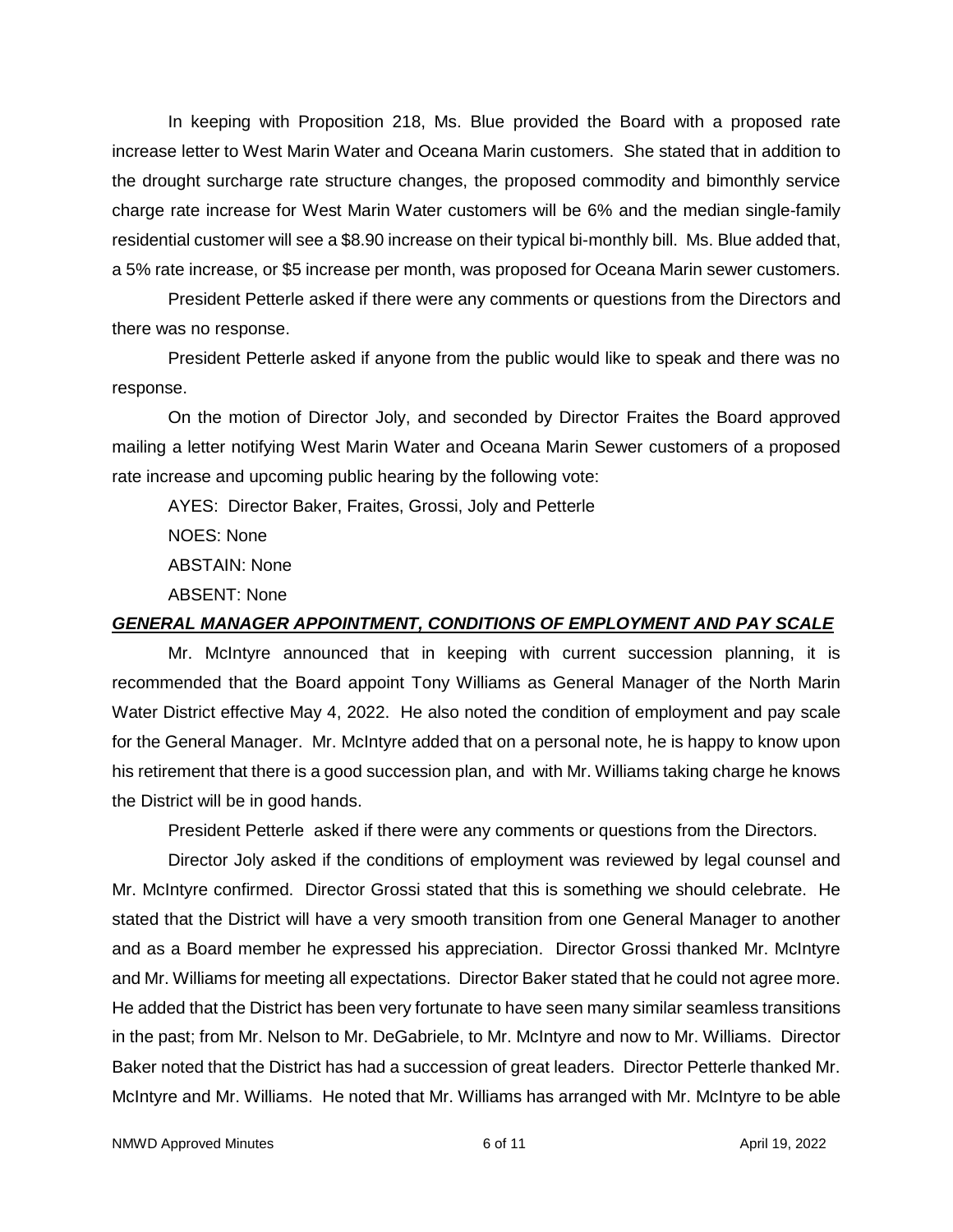to contact him at times when it is necessary. Director Petterle added that he knows Mr. Williams has the ability and an excellent staff to support him. Director Fraites stated that there is no doubt that Mr. McIntyre was an excellent General Manger. He stated that the customers of NMWD were lucky to have his leadership, and wished him the best of luck. He also stated that he was glad that he was staying in the community.

President Petterle asked if anyone from the public would like to speak.

Ken Levin stated that he wanted to expressed gratitude on behalf of the Point Reyes community, and stated that he has enjoyed working with Mr. McIntyre. He congratulated Mr. McIntyre on his transition and wished him the best of luck. Mr. Levin added that he is looking forward to working with Mr. Williams and was sure it will be equally fruitful. He also congratulated the Board for running a smooth ship.

President Petterle read an oral summary of the recommenced action to approve employment for Mr. Williams and appoint him to the General Manager position effective May 4, 2022 in accordance with Government Code section 54953 (c)(3).

President Petterle stated that the item before the Board was to approve the Employment Agreement and set the salary and terms and conditions of employment for Mr. Anthony Bruce Williams and appoint him to the General Manager position, effective May 4, 2022. The recommended action was to approve the corresponding Board Resolution No. 22-09, which included the following:

- Annual salary of \$236,151 per year;
- Vacation and sick leave, holidays, and other paid leaves are the same as those for the District's Unrepresented Employees, with the exception that for vacation eligibility purposes, the General Manager will be credited with five additional vacation days annually until such time the maximum accrual rate is achieved;
- Vehicle stipend of \$338 per month for use of private vehicle plus reimbursement for actual mileage at the normal rate per mile authorized by the District;
- Participation in CalPERS retirement plan and the District's medical, dental, and vision insurance.

President Petterle reported that the total annual compensation, which is reflective of the above, is estimated to be \$284,936. He added that the additional details regarding the General Manager's Employment Agreement were shown in the corresponding agenda report for this item.

President Petterle asked if there were any questions from the Board or members of the public regarding this item and there was no response.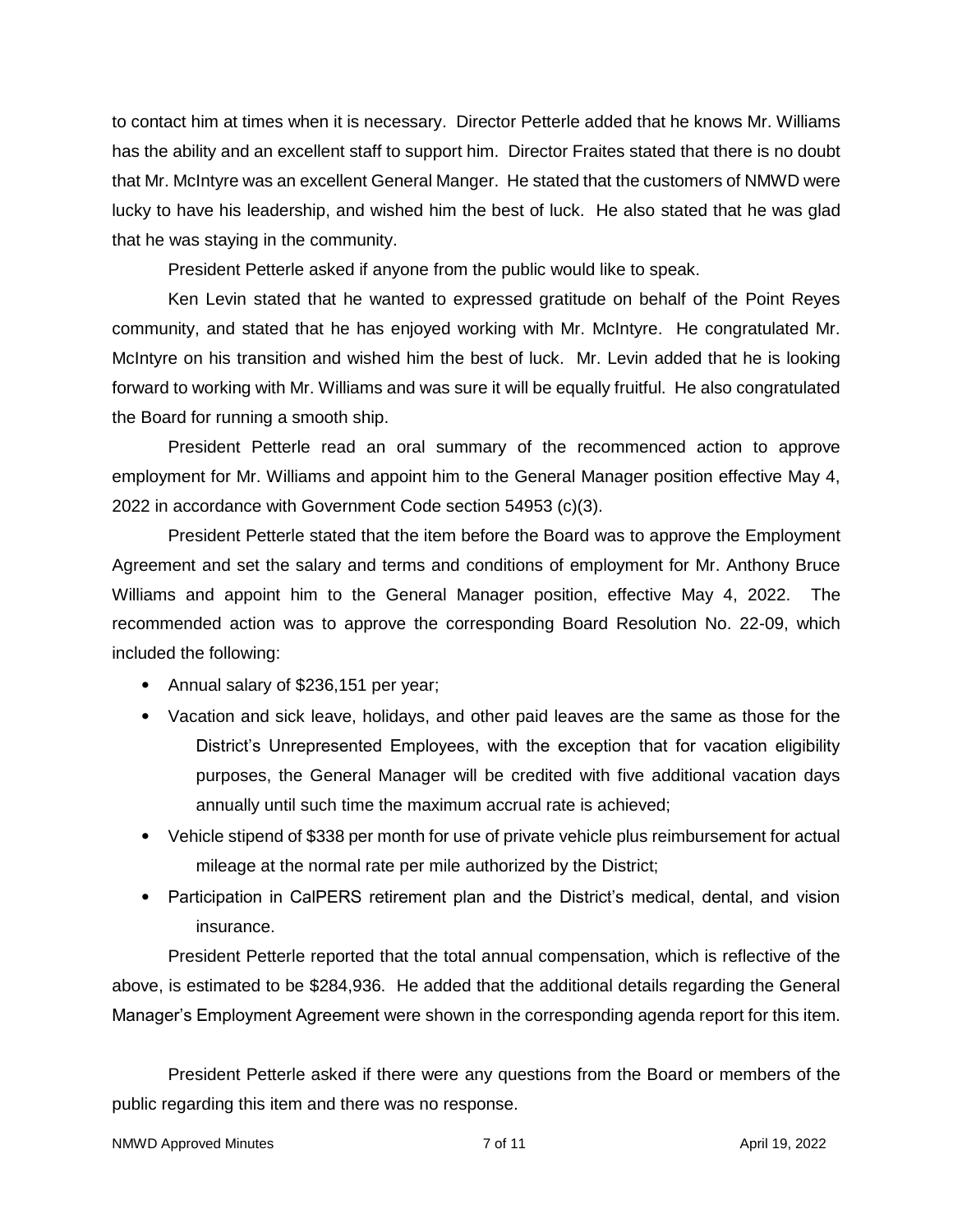On the motion of Director Grossi, and seconded by Director Joly, the Board approved adoption of Resolution 22-09 for North Marin Water District Conditions of Employment for the General Manager and associated pay scale by the following vote:

AYES: Director Baker, Fraites, Grossi, Joly and Petterle

NOES: None

ABSTAIN: None

ABSENT: None

# *AMENDING REGULATION 26 TO INCREASE GENERAL MANAGER'S EXPENSE AUTHORITY FOR MINOR EXTENSIONS OR MODIFICATIONS TO THE WATER DISTRIBUTION SYSTEM AND MAKE OTHER CLARIFICATIONS*

Mr. Williams stated that the purpose of the amendment is to update the current Regulation 26 to raise the authorization limit to meet the needs of the District and to be in alignment with other local government agencies. He recommended the expense authority should be raised to \$100,000.

President Petterle asked if there were any comments or questions from the Directors.

Director Grossi stated that the previous \$5,000 limit was low, noting there is not much anyone can get with that amount. Director Petterle asked if the District considered participation with the California Uniform Construction Cost Program. Mr. Williams expressed caution with that program as there is a limitation on what can be done with your own work force, noting it would eliminate what our crew can do legally as part of that program.

President Petterle asked if anyone from the public would like to speak and there was no response.

On the motion of Director Grossi, and seconded by Director Baker the Board approved amending Regulation 26 to increase the General Manger's Expense Authority with additional clarifications by the following vote:

AYES: Director Baker, Fraites, Grossi, Joly and Petterle

NOES: None

ABSTAIN: None

ABSENT: None

## *CALIFORNIA POOL AND SPA ASSOCIATION (CPSA) RESPONSE*

Mr. Grisso apprised that the Board of a letter received from the California Pool and Spa Association (CPSA) requesting the Board reconsider its Stage 2 prohibition on filling new swimming pools contained in Section 6 of NMWD's Novato Service Area Emergency Conservation Ordinance No. 41. Mr. Grisso reported upon review from staff and legal counsel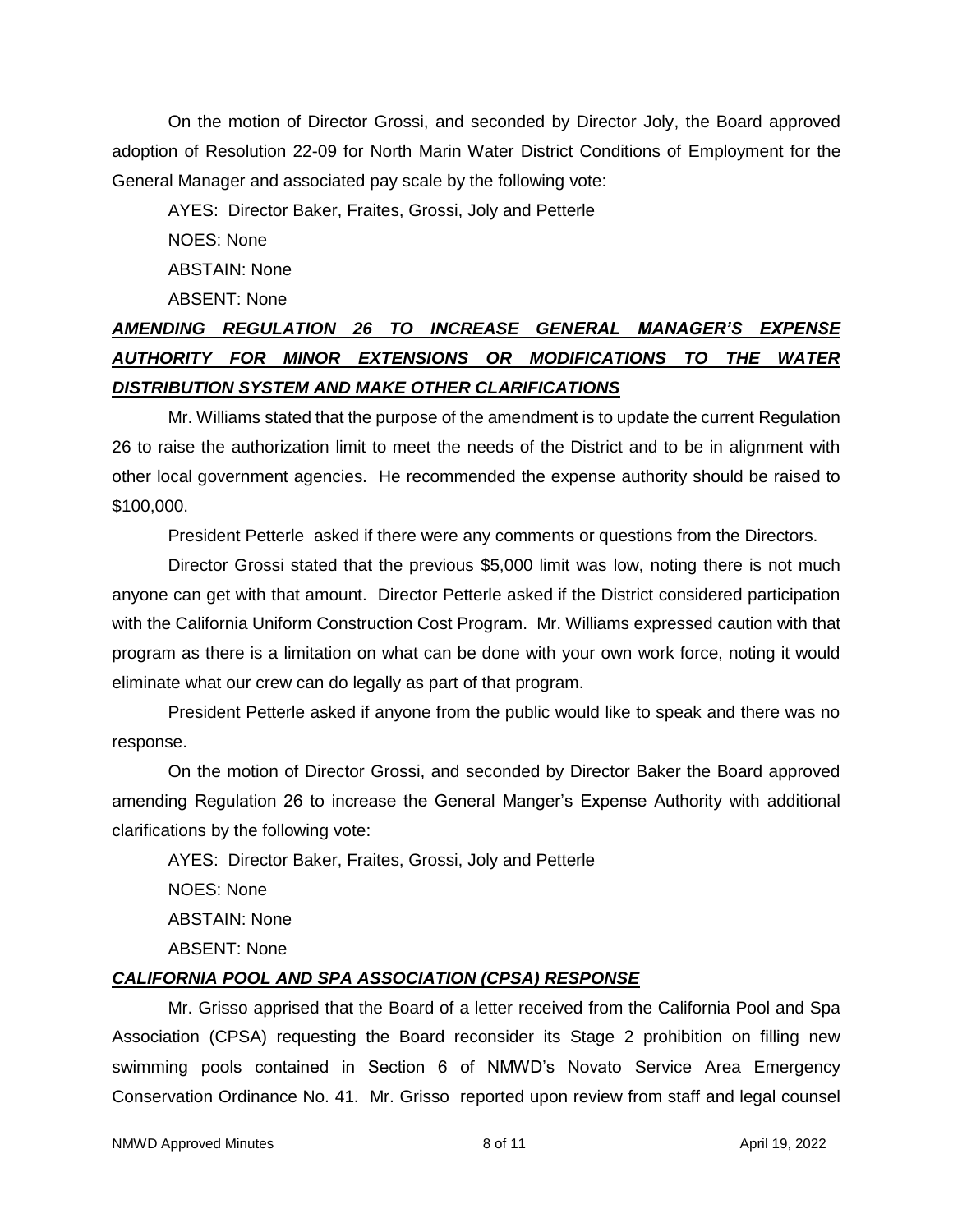no substantive changes to the current water use restrictions were needed, which included prohibition on filling new or existing swimming pools.

President Petterle asked if there were any comments or questions from the Directors and there was no response.

President Petterle asked if anyone from the public would like to speak.

John Norwood stated that in all of Marin County in 2021 there were forty-six new pools constructed. In Novato alone, there were eight permits and two pool demos. Mr. Norwood noted that the pool business is local and by targeting one industry it can put their members out of business. He continued by summarizing issues raised in his March 28, 2022 letter.

President Petterle thanked Mr. Norwood for his comments and asked if there were any questions for Mr. Grisso. Mr. Grisso responded that he will have to agree to disagree with Mr. Norwood. He added that he has had discussion with Mr. Norwood since 2014, noting it is hard to defend allowing a new pool when you are telling everyone during a drought to cut back.

President Petterle again thanked Mr. Norwood for his participation in the discussion.

On the motion of Director Joly and seconded by Director Fraites the Board approved the response letter for the California Pool and Spa Association by the following vote:

AYES: Director Baker, Fraites, Grossi, Joly and Petterle

NOES: None ABSTAIN: None ABSENT: None

## *INFORMATION ITEMS*

## *PLANNING FOR TRANSITION TO IN-PERSON BOARD MEETINGS*

Mr. McIntyre discussed options for transition to in-person Board Meetings. He presented two options: 1) continue to hold remote meetings through June, 2022 and then implement hybrid meetings and 2) transition to hybrid meetings starting June 7, 2022.

President Petterle asked if there were any comments or questions from the Directors.

Director Grossi stated that he feels the hybrid option is a lot of staff work and is difficult to run, it is hard to deal with cameras. He stated he would lean towards holding off until the end of June before considering a hybrid option. Director Grossi stated that everyone has been doing virtual meetings for two years now, it would be best not to try something new until after the hearings.

Director Baker stated that he did not see a problem with waiting, it has been two years of virtual meetings, although recognizing it is awkward for some people and not very welcoming for the public. Additionally, he noted that the social distancing requirement is not a perfect situation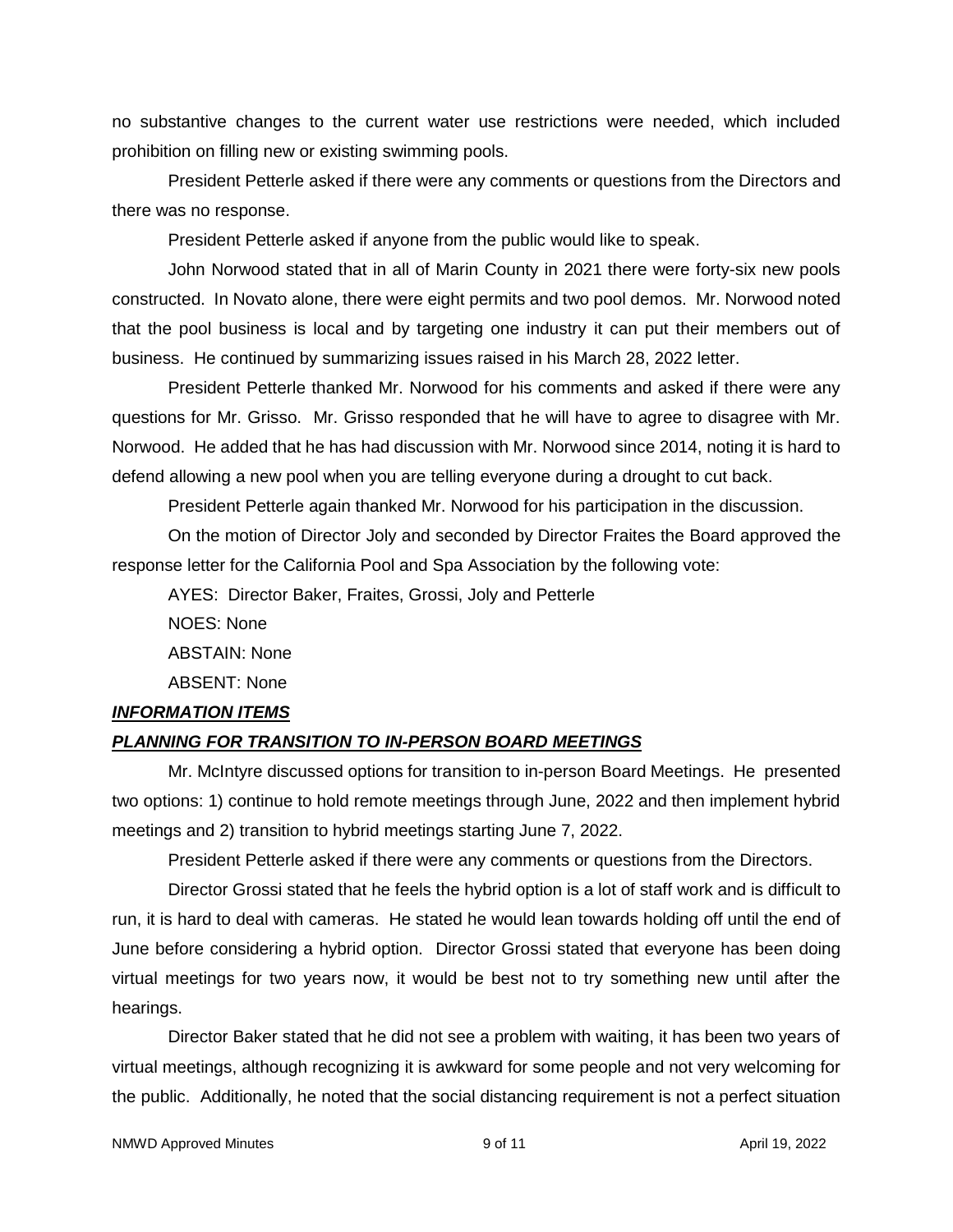and we need to find a larger more suitable space, even though it may be awkward for staff to bring everything over to another facility.

Director Joly stated that he liked Option 2. He recognized that it will get everyone moving towards an idea of resolving what has been a difficult situation. Director Joly noted that at the inperson Closed Session Meeting on April 12<sup>th</sup> it was a pleasure to be able to interact with the other Directors.

Director Fraites stated that he supported Option 1, considering what is currently going on in the country. He added he would like to err on the side of caution and wait to see what happens in California and the nation with these variants that are still out there.

Director Grossi stated that one of the issues with the hybrid option is it may be confusing for the public and some may show up in person. He preferred Option 1.

Director Petterle stated that the pandemic has forever changed the dynamic of meetings, noting consultants used to drive quite a distance to attend a meeting and he believes that will no longer be the case. He added that it is also easier for the public to attend the meetings without having to drive down to the District office. Director Petterle stated that if we go the hybrid route we need to establish protocols for the meeting so that there is not a catastrophic environment, without background noise and no disruption of service. He stated that in a hybrid meeting people must understand it is a public meeting and there are expectations on how to conduct oneself.

Mr. McIntyre reiterated that staff prefers Option 1 noting that realistically, changing too soon to hybrid meetings without protocols in place could backfire during the June hearings. He added that it would be best for the Board to review a draft plan at the June  $7<sup>th</sup>$  meeting and consider an implementation date after the end of June. Director Petterle agreed, the implementation date does not necessarily need to be in June. Director Grossi stated that he agreed with Mr. McIntyre, going hybrid will take much planning, agreeing Option 1 will give staff time to report back. Director Petterle noted that whether we continue with virtual or hybrid, additional equipment, including a camera and screen will need to be in the Board Room with someone there to assist us. Mr. McIntyre replied that he is hearing a consensus to have staff work on a protocol of what a hybrid meeting would look like, review at the first meeting in June, with implementation after the rate hearings.

President Petterle asked if anyone from the public would like to speak.

Mr. Levin stated that it took the Point Reyes Station Village Association awhile to get use to the virtual meetings. He added that they developed rules of protocol and assigned someone as host and dealt will anyone speaking out of turn. Mr. Levin noted that although he misses being in person with his neighbors, some people are not feeling comfortable even with the social